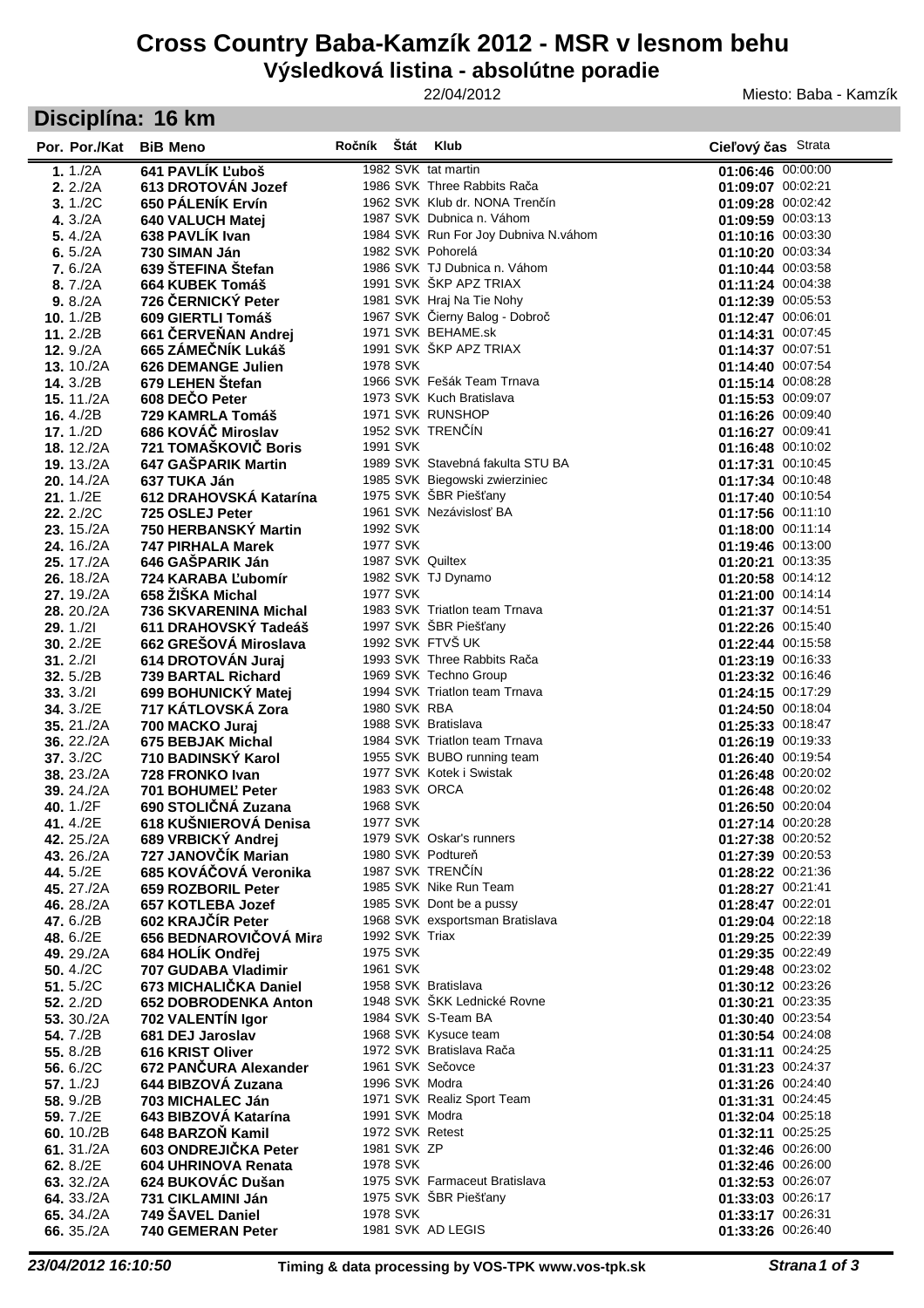## **Disciplína: 16 km**

| Por. Por./Kat BiB Meno                   |                                                  | Ročník Štát |                                 | Klub                                                | Cieľový čas Strata                     |
|------------------------------------------|--------------------------------------------------|-------------|---------------------------------|-----------------------------------------------------|----------------------------------------|
| 67, 36./2A                               | <b>733 MERSTEK Martin</b>                        |             | 1974 SVK                        |                                                     | 01:33:34 00:26:48                      |
| 68.37./2A                                | 688 CHLPEK Tomáš                                 |             |                                 | 1977 SVK Chrenovec                                  | 01:33:36 00:26:50                      |
| 69.11./2B                                | 669 HORŇÁK Peter                                 |             |                                 | 1969 SVK GEOWORK                                    | 01:33:55 00:27:09                      |
| <b>70.</b> 12./2B                        | 663 SOJKA Rasto<br>660 DIOSSY Norbert            |             |                                 | 1971 SVK Run For Fun<br>1970 SVK ŽSR OZŽ Bratislava | 01:34:00 00:27:14<br>01:34:20 00:27:34 |
| 71.13./2B<br><b>72.</b> 9./2E            | 698 KERMIETOVÁ Veronika                          |             |                                 | 1992 SVK Triatlon team Trnava                       | 01:34:25 00:27:39                      |
| 73. 38./2A                               | 642 MRUŠKOVIČ Pavel                              |             | 1975 SVK                        |                                                     | 01:34:33 00:27:47                      |
| <b>74.</b> 39./2A                        | 617 FATUL Stanislav                              |             |                                 | 1973 SVK Derometal                                  | 01:34:41 00:27:55                      |
| <b>75.</b> 40./2A                        | 704 BOEHM Bernhard                               |             | 1981 SVK                        |                                                     | 01:35:15 00:28:29                      |
| 76.10./2E                                | 696 MAZÚRKOVÁ Lenka                              |             |                                 | 1982 CZE CK Climbers UH                             | 01:35:39 00:28:53                      |
| 77.41./2A                                | 635 NERADOVIČ Martin                             |             |                                 | 1981 SVK MTB Kolečko                                | 01:35:59 00:29:13                      |
| <b>78.</b> 42./2A                        | 705 HVIZDAK Tomas                                |             | 1978 SVK                        |                                                     | 01:36:21 00:29:35                      |
| <b>79.</b> 43./2A                        | 687 UCHAL' Peter                                 |             | 1980 SVK                        |                                                     | 01:36:29 00:29:43                      |
| 80.44./2A                                | 706 MATLON Maej<br>601 FUNGÁČ Milan              |             | 1989 SVK                        | 1983 SVK mmm                                        | 01:37:10 00:30:24<br>01:37:19 00:30:33 |
| 81.45./2A<br>82.46./2A                   | 678 MAGO Daniel                                  |             |                                 | 1974 SVK ESET Praha Strašnice                       | 01:37:27 00:30:41                      |
| 83.14./2B                                | 695 VEGH Peter                                   |             |                                 | 1968 SVK SC 1896 Štrbské Pleso                      | 01:38:01 00:31:15                      |
| 84.2./2F                                 | 693 HALASOVÁ Viera                               |             |                                 | 1964 SVK SC 1896 Štrbské Pleso                      | 01:38:01 00:31:15                      |
| 85.47./2A                                | 605 PAĽOV Ján                                    |             |                                 | 1977 SVK Pliešovce                                  | 01:38:03 00:31:17                      |
| 86.7./2C                                 | 694 CABADAJ Juraj                                |             | 1960 SVK                        |                                                     | 01:38:09 00:31:23                      |
| 87.3./2F                                 | 621 BARCÍKOVÁ Renáta                             |             |                                 | 1967 SVK BK Sliač                                   | 01:38:33 00:31:47                      |
| 88.48./2A                                | 692 MARCINČIN Roman                              |             |                                 | 1986 SVK individualny bezec                         | 01:38:35 00:31:49                      |
| 89.49./2A                                | 668 HRČKA Ľuboš<br>610 DRAHOVSKÁ Lýdia           |             | 1974 SVK                        | 1999 SVK ŠBR Piešťany                               | 01:38:38 00:31:52<br>01:38:47 00:32:01 |
| 90.2/2J<br>91.50./2A                     | 670 GERNIC Stanislav                             |             | 1984 SVK esf                    |                                                     | 01:39:00 00:32:14                      |
| 92.51./2A                                | 697 ADAMÍK Michal                                |             | 1981 SVK esf                    |                                                     | 01:39:01 00:32:15                      |
| 93. 8./2C                                | 636 ŽITNÝ Peter                                  |             |                                 | 1956 SVK SKORTAQ 2MX                                | 01:39:05 00:32:19                      |
| 94.52./2A                                | <b>748 MARCANIK Peter</b>                        |             |                                 | 1974 SVK Petrzalka                                  | 01:39:38 00:32:52                      |
| 95.11./2E                                | 634 TERNÉNYOVÁ Viola                             |             |                                 | 1988 SVK Chata pod Rysmi                            | 01:40:06 00:33:20                      |
| 96.53./2A                                | 620 MANIK Marek                                  |             |                                 | 1985 SVK Ba Paintball                               | 01:40:26 00:33:40                      |
| 97.12./2E                                | 633 KRIŽMOVÁ Hana                                |             |                                 | 1985 SVK Bratislava                                 | 01:40:58 00:34:12                      |
| 98. 15./2B                               | 653 RAJČOK Ján                                   |             | 1970 SVK<br>1980 SVK            |                                                     | 01:41:30 00:34:44<br>01:41:30 00:34:44 |
| 99.13./2E<br>100. 16./2B                 | 738 TAJBOŠOVÁ Zdenka<br>716 SÍS Miloš            |             | 1965 SVK                        |                                                     | 01:42:04 00:35:18                      |
| 101.4/21                                 | 720 MICHALCO Adam                                |             | 1993 SVK                        |                                                     | 01:42:19 00:35:33                      |
| 102. 54./2A                              | 654 KAUFMANN Dušan                               |             |                                 | 1978 SVK Svaty Jur                                  | 01:42:29 00:35:43                      |
| 103. 14./2E                              | 622 BARCÍKOVÁ ML. Renát                          |             |                                 | 1987 SVK BK Sliač                                   | 01:42:39 00:35:53                      |
| 104. 17./2B                              | 623 ROTH Peter                                   |             |                                 | 1971 SVK Anasoft                                    | 01:43:22 00:36:36                      |
| <b>105.</b> 55./2A                       | 655 KVAČKAJ Peter                                |             |                                 | 1981 SVK stupava                                    | 01:43:33 00:36:47                      |
| 106. 56./2A                              | <b>744 ORAVCIK Peter</b>                         |             |                                 | 1978 SVK Bratislava                                 | 01:43:47 00:37:01                      |
| 107.57./2A                               | 629 LUCHAVA Ján<br>746 PAULÍKOVÁ Marianna        |             | 1981 SVK IFP                    | 1974 SVK Bratislava                                 | 01:43:51 00:37:05<br>01:44:05 00:37:19 |
| <b>108.</b> 15./2E<br>109.9./2C          | 615 JACKO Andrej                                 |             |                                 | 1955 SVK Nové Zámky                                 | 01:44:23 00:37:37                      |
| 110. 58./2A                              | 631 WEBER Richard                                |             |                                 | 1974 SVK Interway                                   | 01:44:24 00:37:38                      |
| 111, 59./2A                              | 745 FOJTA Dávid                                  |             | 1986 SVK                        |                                                     | 01:44:47 00:38:01                      |
| 112. 16./2E                              | 630 KOSTOLANSKÁ Alena                            |             | 1976 SVK                        |                                                     | 01:45:09 00:38:23                      |
| 113. 17./2E                              | 666 SVRČKOVÁ Natália                             |             | 1987 SVK                        |                                                     | 01:45:13 00:38:27                      |
| 114.18./2E                               | 645 KOLLÁROVÁ Ľudmila                            |             |                                 | 1973 SVK Part of Heart                              | 01:46:43 00:39:57                      |
| 115, 60./2A                              | 711 ÓDOR Ludovít<br>709 VURČIAK Marek            |             | <b>1976 SVK IFP</b><br>1987 SVK |                                                     | 01:47:03 00:40:17<br>01:47:16 00:40:30 |
| 116. 61./2A<br>117.3./2D                 | 708 ROHAL KUIV Vladimír                          |             | 1951 SVK                        |                                                     | 01:47:19 00:40:33                      |
| 118.4./2D                                | 734 KRAJŇÁK Pavol                                |             | 1952 SVK                        |                                                     | 01:47:33 00:40:47                      |
| 119. $3./2J$                             | 628 STEIGROVA Gabriela                           |             |                                 | 1995 SVK Hadveo Banská Bystrica                     | 01:47:37 00:40:51                      |
| <b>120.</b> 18./2B                       | <b>682 KOLENER Peter</b>                         |             |                                 | 1972 SVK VÚB BANKA                                  | 01:47:54 00:41:08                      |
| 121, 19./2B                              | 671 KOŽÁR Jozef                                  |             | 1965 SVK                        |                                                     | 01:48:42 00:41:56                      |
| 122. 62./2A                              | 674 MITRINGA Vladimír                            |             | 1981 SVK                        |                                                     | 01:49:31 00:42:45                      |
| 123. 19./2E                              | 606 PAĽOVOVÁ Ľubomíra                            |             |                                 | 1978 SVK Pliešovce                                  | 01:49:39 00:42:53                      |
| <b>124. 63./2A</b><br><b>125.</b> 64./2A | 667 ČIMO Peter<br>712 KŇAVA karol                |             |                                 | 1984 SVK Bratislava<br>1981 SVK Bratislava          | 01:51:00 00:44:14<br>01:51:15 00:44:29 |
| 126. 20./2E                              | 713 KOVACIKOVA Barbora                           |             |                                 | 1978 SVK Slimaci na plny plyn                       | 01:51:38 00:44:52                      |
| 127, 20./2B                              | 677 HOLICKÝ Richard                              |             |                                 | 1972 SVK Malacky                                    | 01:51:53 00:45:07                      |
| 128.5/21                                 | 719 PLEŠKO Juraj                                 |             | 1993 SVK                        |                                                     | 01:51:56 00:45:10                      |
| 129. 5./2D                               | <b>715 PAVUK Peter</b>                           |             |                                 | 1949 SVK Spieder team Levice                        | 01:52:00 00:45:14                      |
| <b>130.</b> 65./2A                       | 722 VOJTAŠOVIČ Martin                            |             |                                 | 1984 SVK Trhači asfaltu                             | 01:52:12 00:45:26                      |
| <b>131.</b> 66./2A                       | <b>723 TOMUS Erik</b>                            |             |                                 | 1982 SVK Trhači asfaltu                             | 01:52:18 00:45:32                      |
| <b>132. 67./2A</b>                       | 676 HITKA Slavomír                               |             |                                 | 1973 SVK stupava<br>1952 SVK Sokol Bratislava       | 01:52:26 00:45:40<br>01:52:49 00:46:03 |
| <b>133.</b> 6./2D<br><b>134.</b> 68./2A  | <b>607 PRAVOTIAK Klement</b><br>737 DOLEŽAL Egon |             | 1983 SVK                        |                                                     | 01:52:54 00:46:08                      |
| 135.21./2E                               | 743 HAŠKOVÁ Muniya                               |             |                                 | 1973 SVK Sri Chinmoy Marathon Team                  | 01:55:23 00:48:37                      |
| 136.21./2B                               | 680 PUŠKÁR Ľuboš                                 |             |                                 | 1971 SVK Fešák Team Trnava                          | 01:56:20 00:49:34                      |
| <b>137.</b> 1./2G                        | 732 GALÁDOVÁ Soňa                                |             |                                 | 1958 SVK Cross Country Club Rača                    | 01:57:35 00:50:49                      |